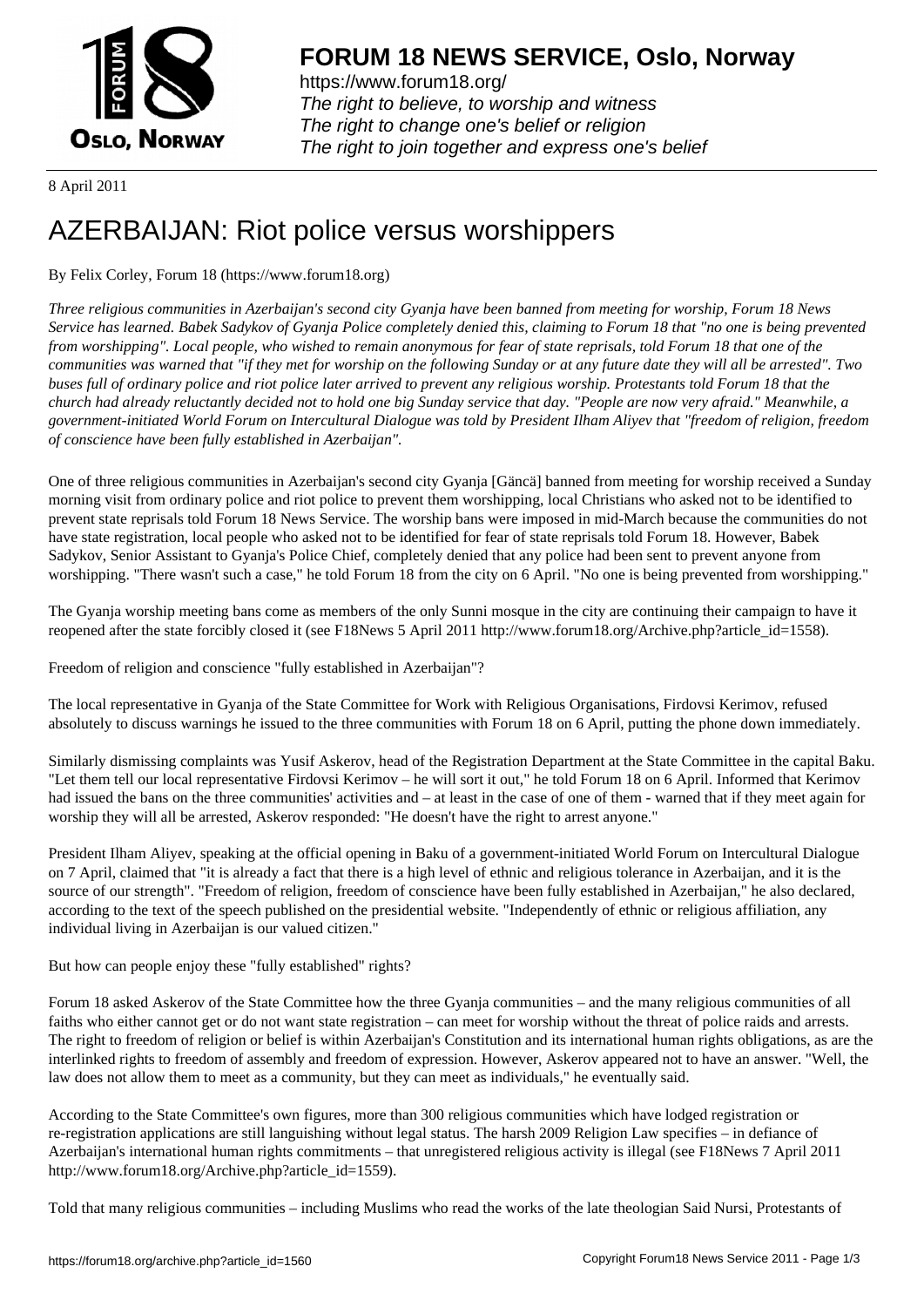for meeting for worship – Askerov responded: "Well, let them tell our local representatives." However, he could not explain how this could help communities threatened for meeting without state registration.

#### "You'll be arrested"

Trouble began for the three Gyanja communities in mid-March. State Committee local representative Kerimov told the local media on 29 March that he had warned the Star of the East Pentecostal Church and a Baptist congregation, as well as the New Apostolic Church not to meet for worship as they do not have state registration. He said two of the three had lodged registration applications, but were being "temporarily" closed down pending registration. He implied that the third had not applied for registration, and insisted that all religious communities functioning without registration will be closed down.

Kerimov and a local police officer visited the Star of the East congregation in mid-March, local Protestants told Forum 18. "They warned them that if they met for worship on the following Sunday or at any future date they will all be arrested."

To back up their threat, two buses full of ordinary police and riot police arrived at the church building the following Sunday, 20 March, to prevent any religious worship, Protestants told Forum 18. The church had already reluctantly decided not to hold one big Sunday service that day. "People are now very afraid. The local police officer keeps checking that they are not meeting."

### Officials change their mind

In early 2009, well before the 2009 Religion Law came into force, the Gyanja Star of the East congregation applied for state registration, paying the relevant fee but receiving no official response. After the 2009 Religion Law came into force, the State Committee in the capital Baku told Star of the East's leadership in Baku that their Baku branch had to re-register before other branches could apply. But officials also told Star of the East that all their branches in the country could continue to meet and worship while the re-registration and registration processes continue.

However, after the Gyanja worship ban, when church members asked officials of the national State Committee in Baku about the ban on worship, officials merely replied that unregistered religious worship is illegal.

As Star of the East's Baku branch – along with many religious communities of many faiths – has not received registration, the Gyanja branch has not yet applied. The severe delays and hostility encountered in the registration and re-registration process is intensely frustrating to many religious communities (see F18News 7 April 2011 http://www.forum18.org/Archive.php?article\_id=1559).

### The other two March Gyanja bans

Similarly, the leader of Gyanja's New Apostolic Church congregation was summoned in mid-March and told that it cannot meet for worship because it does not have registration, church members told Forum 18. They stressed though that no threats of arrest were issued. Officials refused to put this ban in writing. Church members say their meeting place was later visited to check that they were not meeting.

The congregation – which meets in rented property in Gyanja - is supported by the German branch of the New Apostolic Church, which has its headquarters in Switzerland.

Church members told local officials that the state registration for their Baku congregation – which like many other religious communities in Azerbaijan is awaiting re-registration – remains valid also for their Gyanja congregation. They say they are planning to bring the certificate to Gyanja to show to local officials in an attempt to have the worship ban lifted.

It is not clear which Baptist church was warned. Ilya Zenchenko of the Baptist Union told Forum 18 on 6 April that their community in Gyanja had not been threatened or raided, as have members of the Council of Churches Baptists. Other Protestants have also told Forum 18 that they do not know which Baptist church was warned by State Committee representative Kerimov.

### Widespread violations of freedom of religion or belief

In Gyanja itself, religious communities have frequently been the target of religious freedom violations in recent years, such as Muslims who want the only Sunni mosque in the city reopened after the state forcibly closed it (see F18News 5 April 2011 http://www.forum18.org/Archive.php?article\_id=1558). Other targets for religious freedom violations in Gyanja include Muslims who read the works of Said Nursi, Baptists, Adventists and Jehovah's Witnesses. State Committee representative Kerimov took part personally in a raid on a Jehovah's Witness meeting in a private home in December 2010. Of six Jehovah's Witnesses detained, three were fined, one was given an official warning and two (both Georgian citizens) were ordered deported (see F18News 7 January 2011 http://www.forum18.org/Archive.php?article\_id=1527).